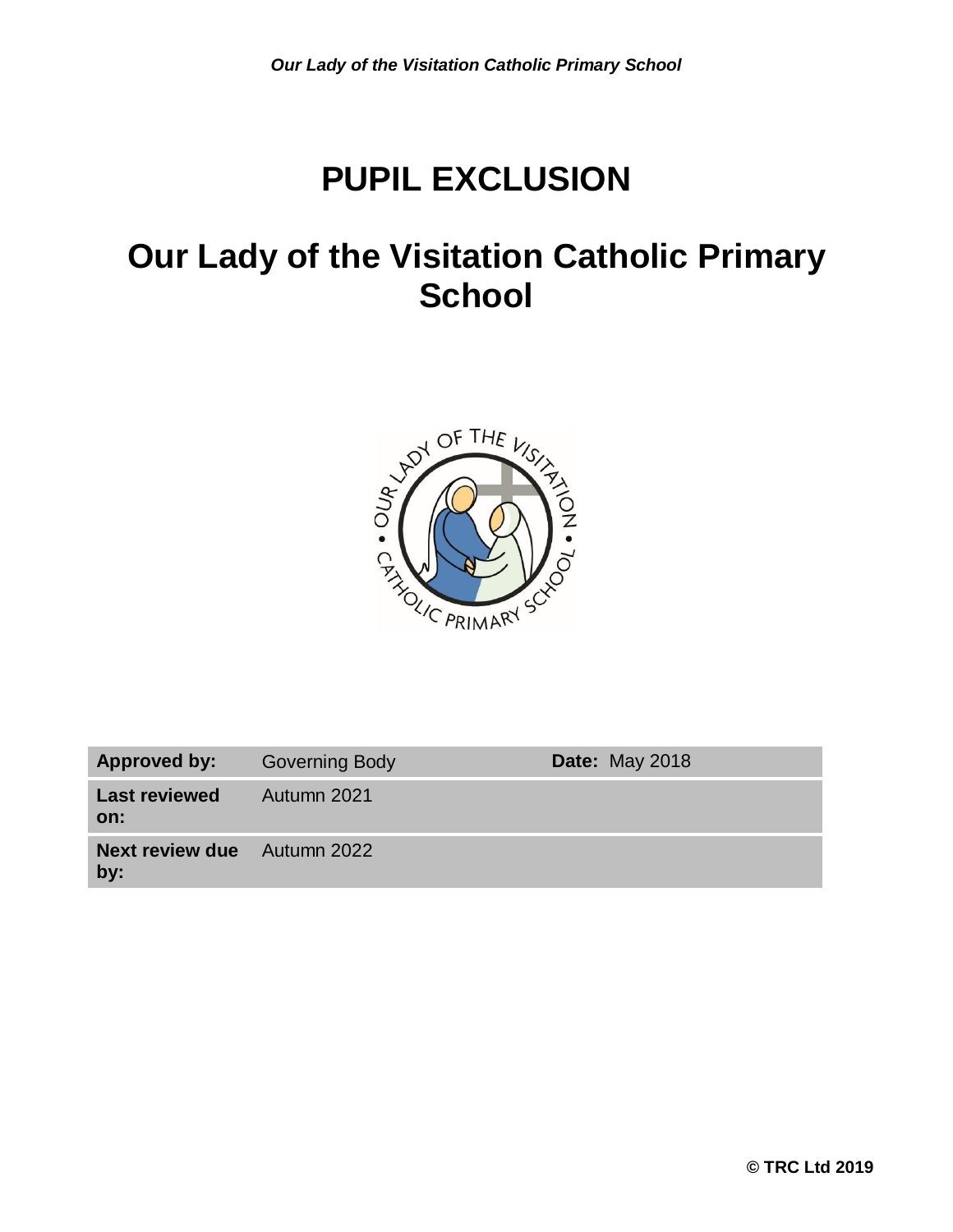We believe this policy should be a working document that is fit for purpose, represents the school ethos, enables consistency and quality across the school and is related to the following legislation:

- Education Act 2002
- Anti-social Behaviour Act 2003
- Education Act 2005
- Education and Inspections Act 2006
- Education (Pupil Exclusions and Appeals) (Miscellaneous Amendments) (England) Regulations 2006
- Education (Provision of Full-Time Education for Excluded Pupils) (England) Regulations 2007
- Apprenticeships, Skills, Children and Learning Act 2009
- **Equality Act 2010**
- **Education Act 2011**
- School Discipline (Pupil Exclusions and Reviews) (England) Regulations 2012

The following documentation is also related to this policy:

- Exclusion from Maintained Schools, Academies and pupil Referral Units in England (DfE)
- Special Educational Needs and Disability Code of Practice: 0 to 25 Years. Statutory Guidance for Organisations Who Work With and Support Children and Young People with Special Educational Needs and Disabilities (DfE) and (DoH)
- **Equality Act 2010: Advice for Schools (DfE)**
- Race Disparity Audit Summary Findings from the Ethnicity Facts and Figures Website (Cabinet Office)

We strongly believe in good discipline as we feel it is essential to ensure that all pupils can benefit from the educational and social opportunities that the school offers. The exclusion of a pupil will only be 'used as a last resort in response to a serious breach or persistent breaches of the school's behaviour policy'.

We work hard not to exclude pupils but to help to support them by constantly reviewing our behaviour management and working with them to help their behaviours. We have in place a behaviour management system that everybody is familiar with and follow.

We are aware that by keeping disruptive pupils in school and providing support for them, our performance may fall. We will do our best to ensure this does not happen. However, we believe that all pupils have the potential to make progress with their social, emotional and behavioural development and will always be given the opportunity to do so.

We treat all pupils fairly and any decision to exclude will be lawful, reasonable and fair. We will not discriminate against pupils on the basis of protected characteristics. All pupils who are vulnerable to exclusion will be treated fairly.

We believe pupil exclusion is best defined as when a pupil is not allowed to attend school for either a fixed term or permanently. Pupil exclusion is a sanction that will be used only as a last resort.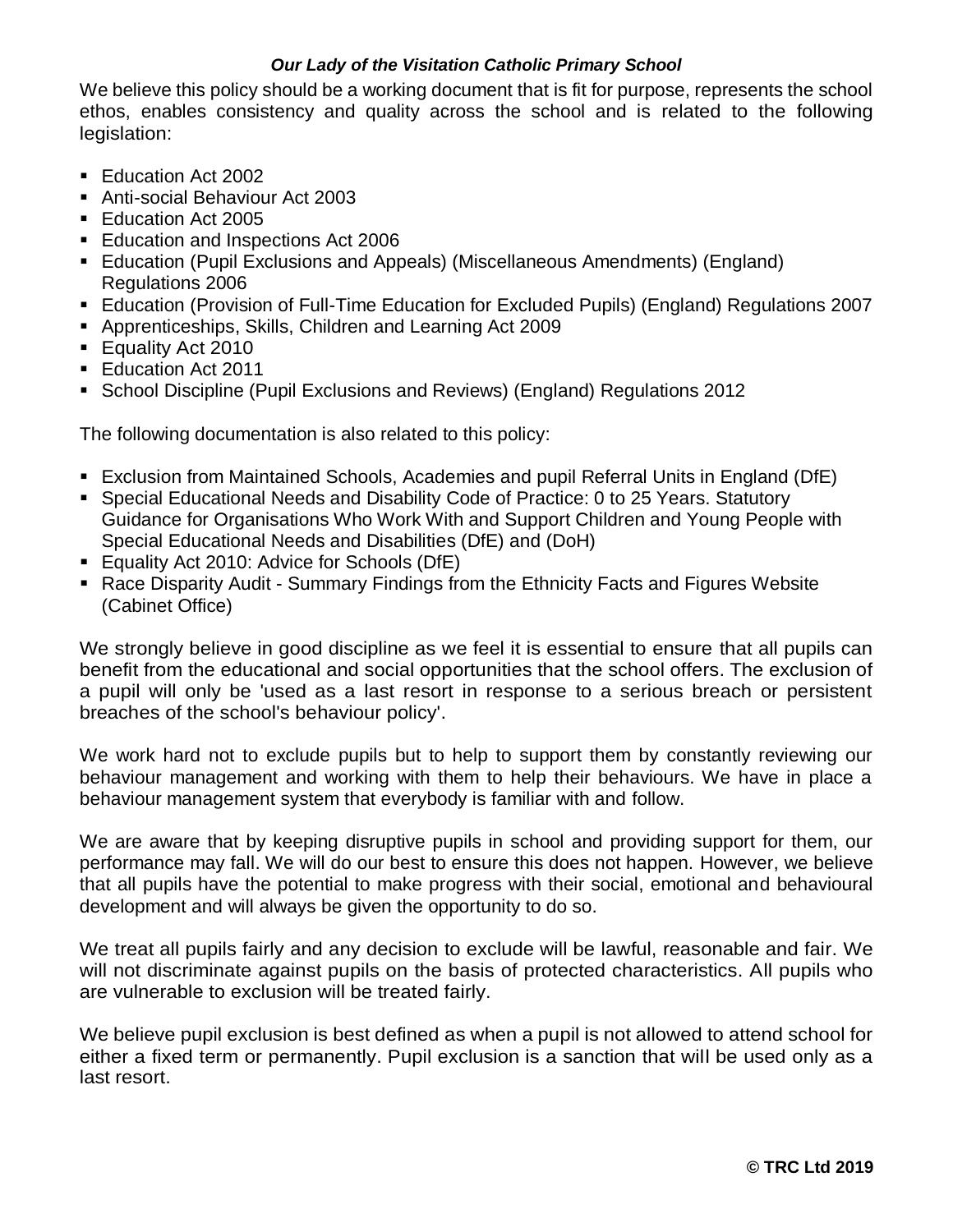We acknowledge that a pupil will only be excluded following serious breaches of discipline or if the safety of pupils and school personnel would be harmed if the pupil remained in the school. Parents will be informed immediately in writing about a fixed period exclusion.

Before a pupil is excluded a whole range of strategies such as early intervention and pupil support plans will be implemented in order to improve the behaviour of the pupil.

We believe that 'disruptive behaviour can be an indication of unmet needs' and we will do all that we can to identify the causes and if need be to 'give consideration to a multi-agency assessment that goes beyond the pupil's educational needs.'

All exclusions will follow the correct procedures as outlined in 'The Department for Education guidance Exclusion from Maintained Schools, Academies and pupil Referral Units in England (2012)'. We are aware that is illegal to unofficially or informally exclude by just sending a pupil home for disciplinary reasons. At all times the correct procedures will be followed.

We will try to ensure that other than in the most exceptional circumstances we will not exclude any pupil who has a statement for SEN, or an education, health and care plan (EHC) or is receiving SEND support.

Parents will be made aware of their rights that they can appeal against an exclusion to the Governing Body. An independent review panel will deal with all appeals.

We will ensure that all excluded pupils will be 'enabled and encouraged to participate at all stages of the exclusion process, taking into account their age and understanding.'

We have a duty to have in place a strategy for reintegrating pupils that return to school following a fixed period of exclusion, and a strategy for managing their future behaviour.

We wish to work closely with the School Council and to hear their views and opinions as we acknowledge and support Article 12 of the United Nations Convention on the Rights of the Child that children should be encouraged to form and to express their views.

We as a school community have a commitment to promote equality. Therefore, an equality impact assessment has been undertaken and we believe this policy is in line with the Equality Act 2010.

We all have a responsibility to ensure equality permeates in to all aspects of school life and that everyone is treated equally irrespective of age, disability, gender reassignment, marriage and civil partnership, pregnancy and maternity, race, religion or belief, sex and sexual orientation. We want everyone connected with this school to feel safe, secure, valued and of equal worth.

We acknowledge the findings of the Race Disparity Audit that clearly shows how people of different ethnicities are treated across the public services of health, education, employment and the criminal justice system.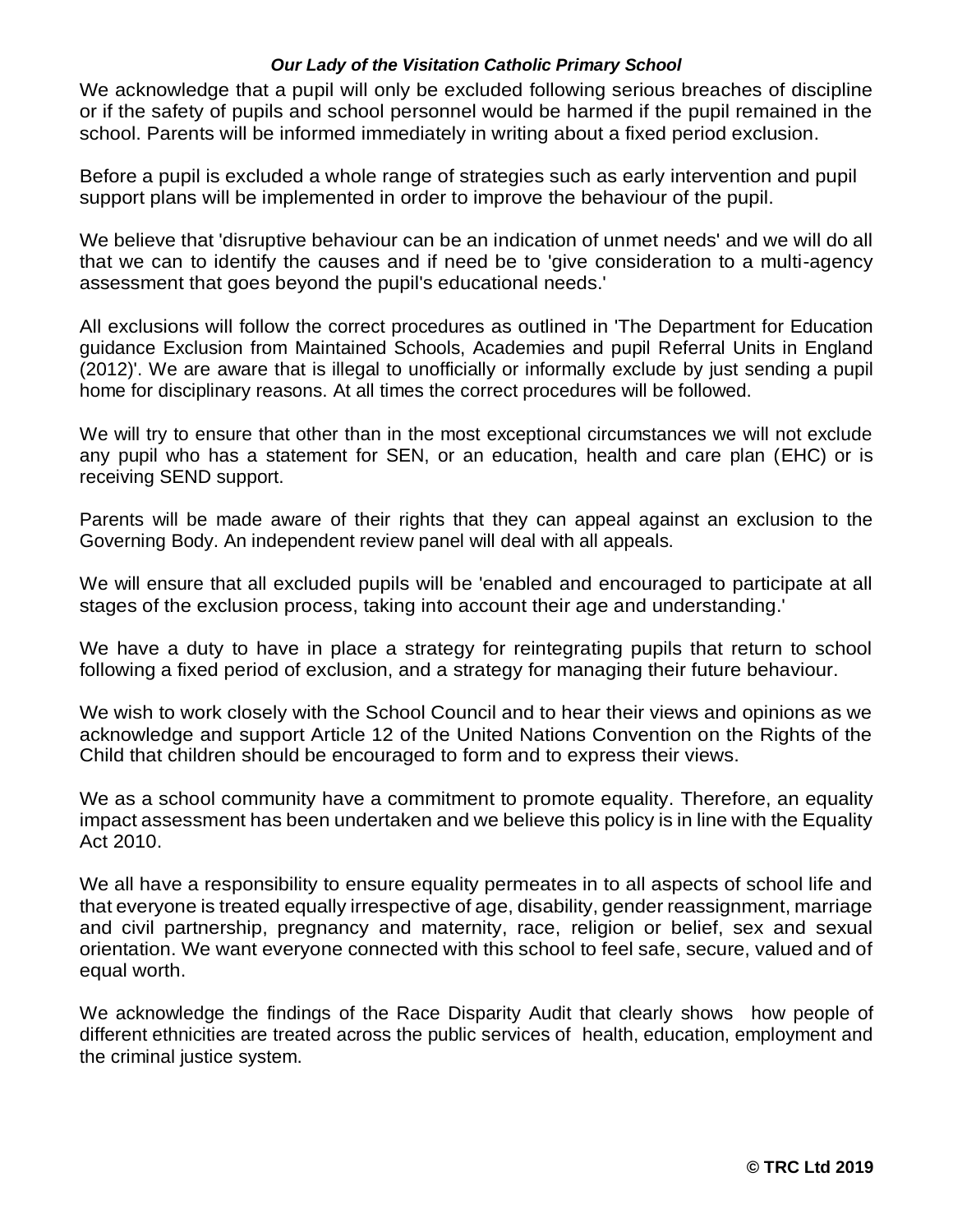The educational section of the audit that covers: differences by region; attainment and economic disadvantage; exclusions and abuse; and destinations, has a significant importance for the strategic planning of this school.

We believe it is essential that this policy clearly identifies and outlines the roles and responsibilities of all those involved in the procedures and arrangements that is connected with this policy.

## **Aims**

- To only use exclusion as a last resort except when an immediate exclusion is appropriate.
- To have in place early intervention systems to deal with bad behaviour.
- To maintain full-time provision for permanently excluded pupils.
- To have in place systems to reinstate excluded pupils as soon as possible.
- To establish good working relations with parents of pupils who have been excluded.
- To ensure compliance with all relevant legislation connected to this policy.
- To work with other schools and the local authority to share good practice in order to improve this policy.

## **Responsibility for the Policy and Procedure**

## **Role of the Governing Body**

The Governing Body has:

- delegated powers and responsibilities to the Headteacher to ensure all school personnel and stakeholders are aware of and comply with this policy;
- responsibility for ensuring that the school complies with all equalities legislation;
- nominated a designated Equalities governor to ensure that appropriate action will be taken to deal with all prejudice related incidents or incidents which are a breach of this policy;
- **responsibility for ensuring funding is in place to support this policy;**
- responsibility for ensuring this policy and all policies are maintained and updated regularly;
- **F** responsibility for ensuring all policies are made available to parents;
- make effective use of relevant research and information to improve this policy;
- nominated a link governor to:
	- $\triangleright$  visit the school regularly;
	- $\triangleright$  work closely with the Headteacher and the coordinator;
	- $\triangleright$  ensure this policy and other linked policies are up to date;
	- $\triangleright$  ensure that everyone connected with the school is aware of this policy;
	- $\triangleright$  attend training related to this policy;
	- $\triangleright$  report to the Governing Body every term;
	- annually report to the Governing Body on the success and development of this policy.
- responsibility for the effective implementation, monitoring and evaluation of this policy.

## **Role of the Headteacher**

The Headteacher will: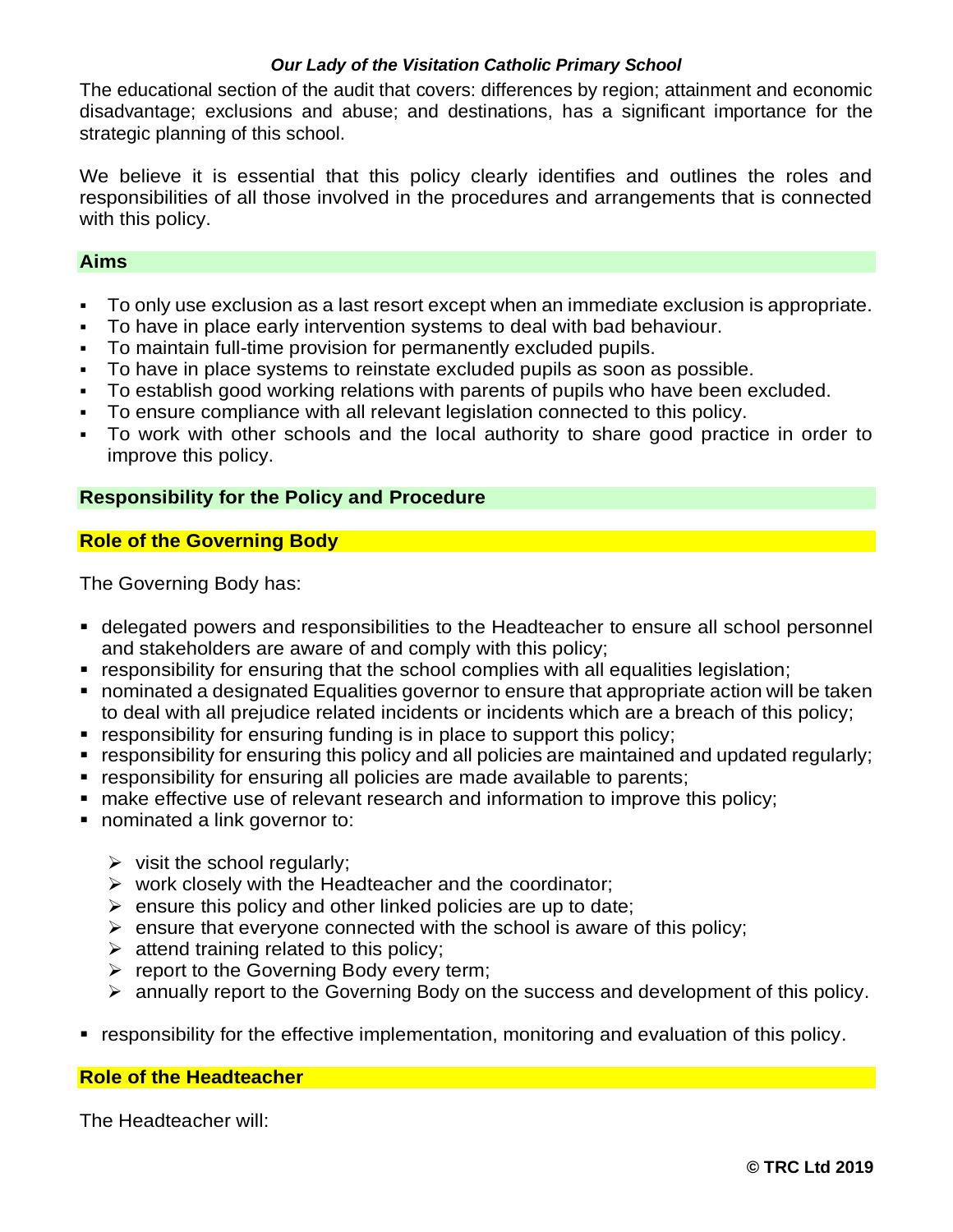- work in conjunction with the Senior Leadership Team to ensure all school personnel, pupils and parents are aware of and comply with this policy;
- **ensure risk assessments are:** 
	- $\triangleright$  in place and cover all aspects of this policy;
	- $\triangleright$  accurate and suitable;
	- $\triangleright$  reviewed annually;
	- $\triangleright$  easily available for all school personnel.
- endeavour to identify the causes of a pupils disruptive behaviour and if need be will consider a multi agency assessment;
- consider the following when making the decision to exclude a pupil:
- when making the decision to exclude a pupil the Headteacher will:
	- $\triangleright$  undertake a thorough investigation into the alleged incident by looking at all the evidence that is available;
	- $\triangleright$  from the outset keep a written record of all the stages of the investigation plus signed witness statements;
	- $\triangleright$  listen to the pupil's version of what happened;
	- $\triangleright$  check whether the alleged incident was provoked by racial or sexual harassment and to take into account any breach of the school's equal opportunities policy;
	- $\triangleright$  if he/she thinks it is necessary, the Headteacher will consult with other relevant people other than those who might be later involved in reviewing this incident;
	- $\triangleright$  comply with the Equality Act;
	- $\triangleright$  look at alternatives other that exclusion such as:
		- $\triangleright$  Internal exclusion by removal to another class
		- $\triangleright$  Restorative justice
		- $\triangleright$  Mediation
		- $\triangleright$  A managed move
	- Decide on the length of the exclusion;
		- Fixed or
		- Permanent
	- Inform parents immediately.
	- Report the exclusion to:
		- The Chair of Governors
		- The Local Authority
- once a fixed-term exclusion has ended hold a reintegration meeting involving the pupil, parents/carers and the appropriate school personnel on the first day a pupil returns to school following a fixed-term exclusion;
- the reintegration meeting will plan: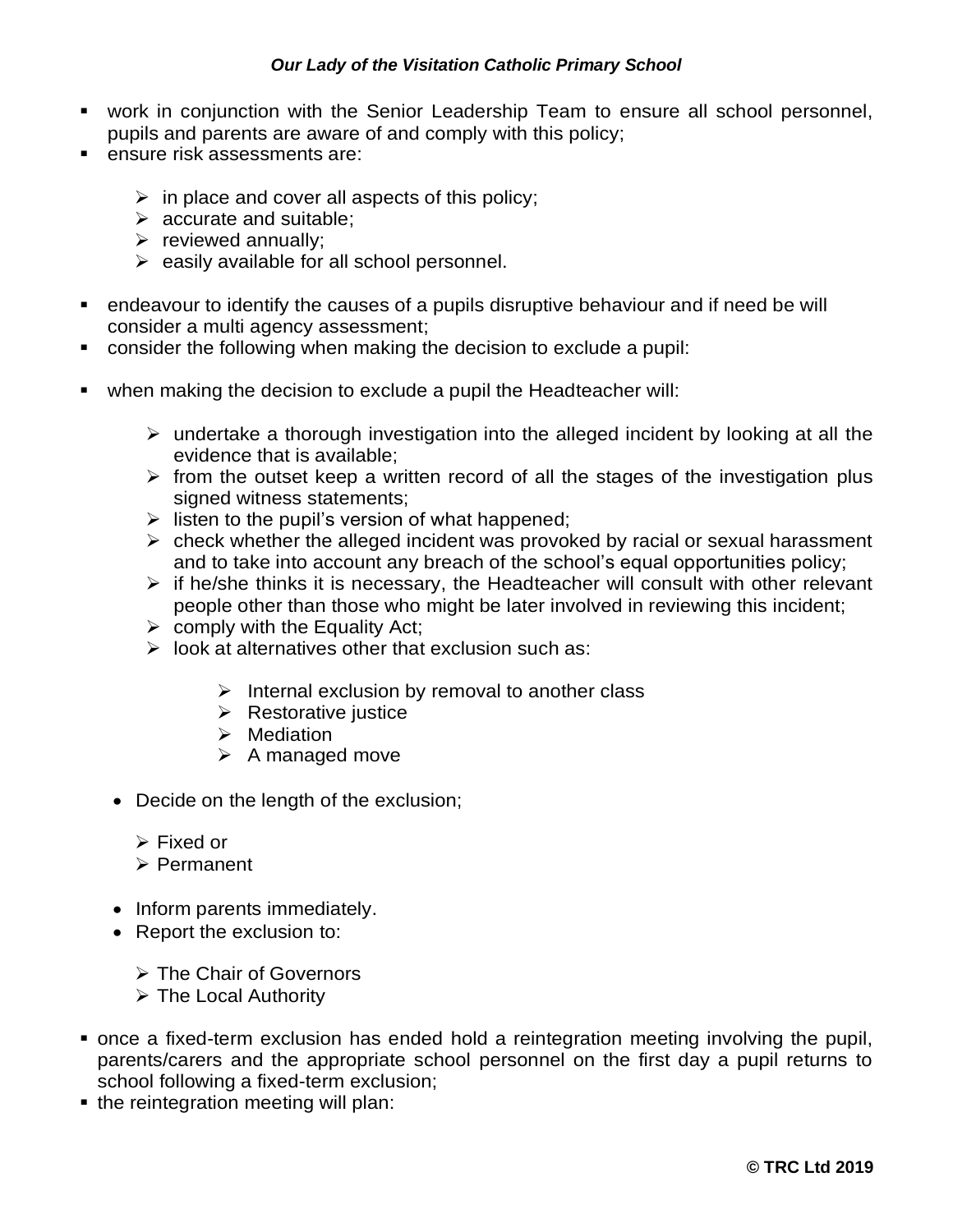- $\triangleright$  how the pupil will manage their future behaviour;
- $\triangleright$  what support is required;
- $\triangleright$  how the pupil can succeed within the school;
- $\triangleright$  how further exclusions can be avoided;
- $\triangleright$  what both the school and the pupil can do to ensure success;
- $\triangleright$  ensure conditions are not placed upon the pupil returning to school.
- **•** work closely with the link governor and coordinator;
- provide leadership and vision in respect of equality;
- make effective use of relevant research and information to improve this policy;
- provide guidance, support and training to all staff;
- **EXECT** monitor the effectiveness of this policy by speaking with pupils, school personnel, parents and governors;
- annually report to the Governing Body on the success and development of this policy.

## **Role of School Personnel**

School personnel will:

- comply with all aspects of this policy;
- **be aware of and support the pupil behaviour management policy;**
- try to establish the reasons for a pupil demonstrating disruptive behaviour;
- report and deal with all incidents of discrimination;
- report all incidents of serious violence, assault, sexual abuse, the use of illegal drugs, possession of offensive weapons and bullying;
- **implement the school's equalities policy and schemes;**
- **attend appropriate training sessions on equality;**
- report any concerns they have on any aspect of the school community.

## **Role of Pupils**

Excluded pupils will:

- $\triangleright$  be 'enabled and encouraged to participate at all stages of the exclusion process, taking into account their age and understanding';
- $\triangleright$  work hard to conform with the reintegration plan.

#### Pupils will:

- be aware of and comply with this policy;
- support the school Code of Conduct and guidance necessary to ensure the smooth running of the school;
- take part in questionnaires and surveys.

## **Role of Parents/Carers**

Parents/carers will:

**•** be aware of and comply with this policy;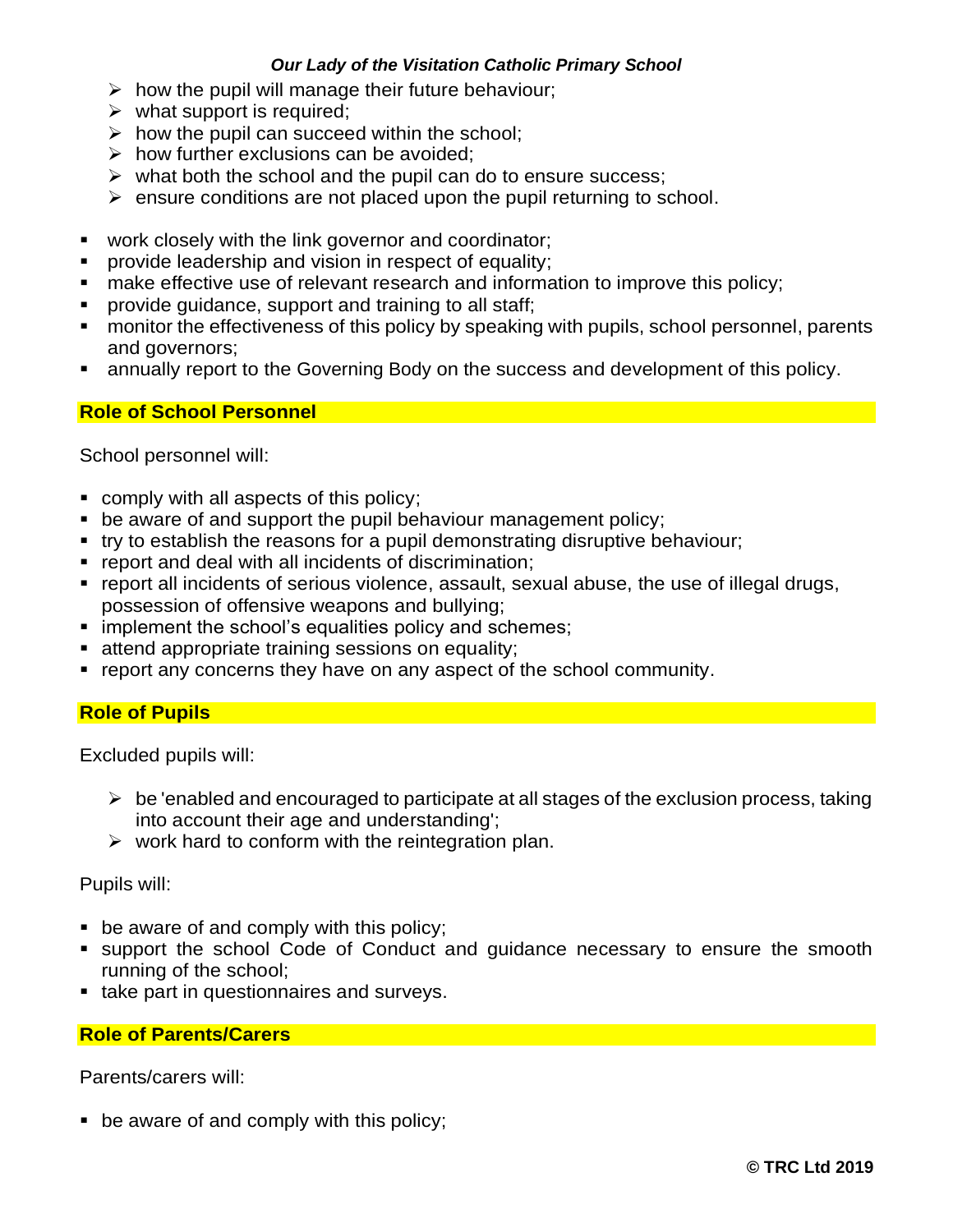- be made aware of their rights of appeal against an exclusion;
- **be asked to take part periodic surveys conducted by the school;**
- support the school Code of Conduct and guidance necessary to ensure smooth running of the school.

## **Fixed Term Exclusion**

In any one school year the Head is allowed to exclude a pupil for one or more fixed term periods but not exceeding 45 school days.

During this period of exclusion the school will continue to provide education for the pupil and plan for the pupil to be reinstated after the exclusion period has ended.

Once a decision has been made parents will be informed by telephone and then by letter.

## **Informing the Chair of Governors and the Local Authority**

Within one school day the Head will inform the Chair of Governors and the LA of a pupil's exclusion.

The Chair of Governors will call a meeting of the Curriculum and Pupil Committee to review the exclusion

## **The Role of the Curriculum and Pupil Committee**

The Curriculum and Pupil Committee will:

- Review all exclusions.
- **Consider any representations from parents.**
- Take the following into account when making a decision about exclusion:-
	- $\triangleright$  special educational needs
	- $\triangleright$  disabilities
	- $\triangleright$  gender
	- $\triangleright$  cultural differences

#### **Liaison with Parents**

Every effort will be made to seek parental co-operation at all stages.

#### **Permanent Exclusion**

A pupil may be permanently excluded if:

- All other strategies have failed.
- **The offence was a serious one-off offence such as:**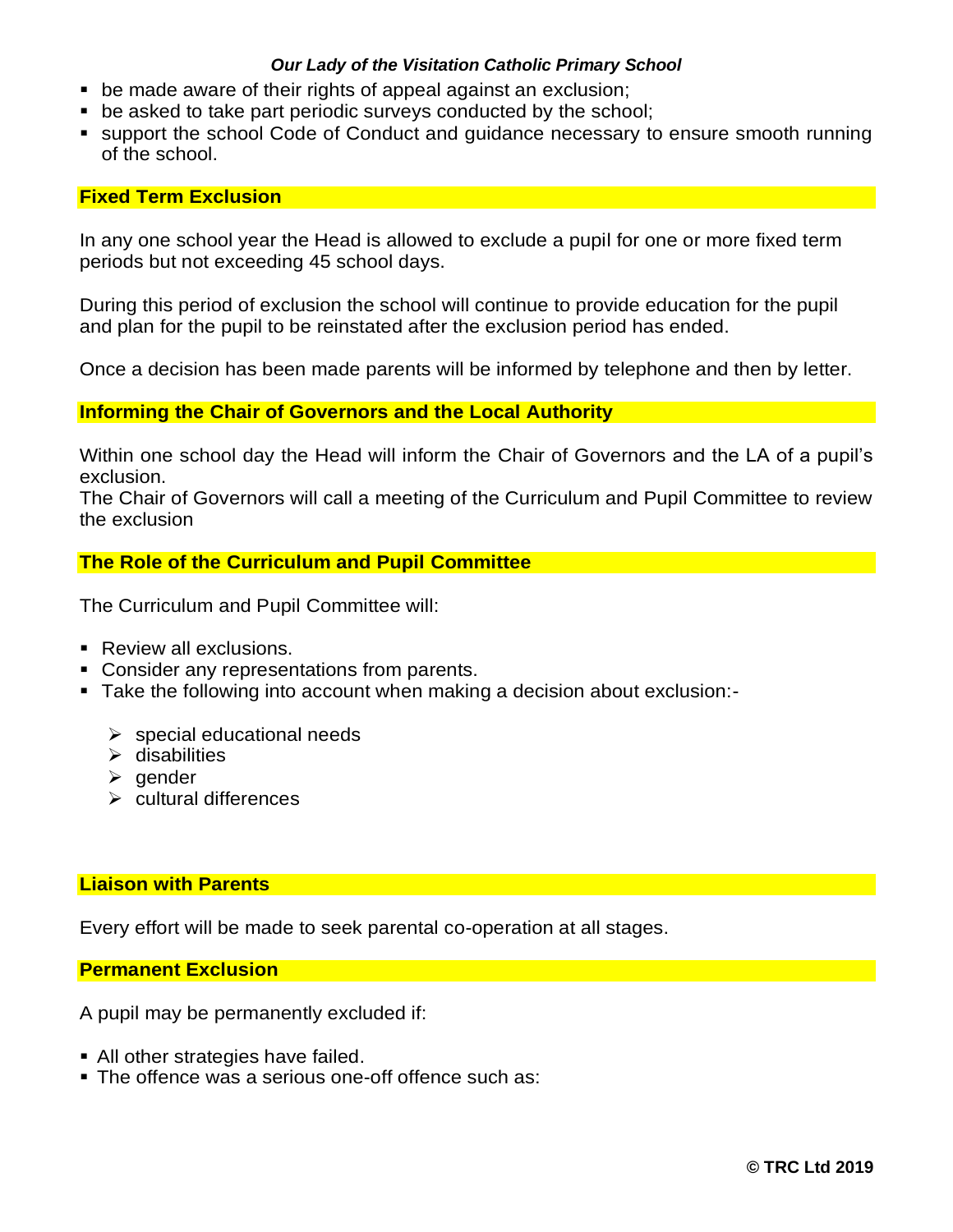- $\triangleright$  serious, actual or threatened, violence against a pupil or a member of the school personnel;
- $\triangleright$  sexual abuse or assault;
- $\triangleright$  supplying an illegal drug;
- $\triangleright$  carrying an offensive weapon;
- $\triangleright$  or any other serious offence.

#### **Reporting**

Annually the Head will report the following to the Governing Body the:

- number of exclusions
- type of exclusions
- **•** outcome of each exclusion
- rates of exclusion from different groups such as SEND, free school meals, looked after children and ethnic groups.

## **Raising Awareness of this Policy**

We will raise awareness of this policy via:

- **School Handbook/Prospectus;**
- School website:
- Staff Handbook:
- Meetings with parents such as introductory, transition, parent-teacher consultations and periodic curriculum workshops;
- School events;
- Meetings with school personnel;
- Written communications with home such as weekly newsletters and of end of half term newsletters;
- Annual report to parents;
- **Headteacher reports to the Governing Body:**

#### **Training**

All school personnel:

- have equal chances of training, career development and promotion
- receive training on this policy on induction which specifically covers:
	- $\triangleright$  All aspects of this policy
	- $\triangleright$  Pupil Behaviour and Discipline
	- $\triangleright$  Supervision of Pupils
	- $\triangleright$  Pastoral Care
	- $\triangleright$  Safeguarding and Child Protection
	- $\triangleright$  Complaints
	- $\triangleright$  Parental Responsibility
	- > Home-School Agreement
	- $\triangleright$  Attendance